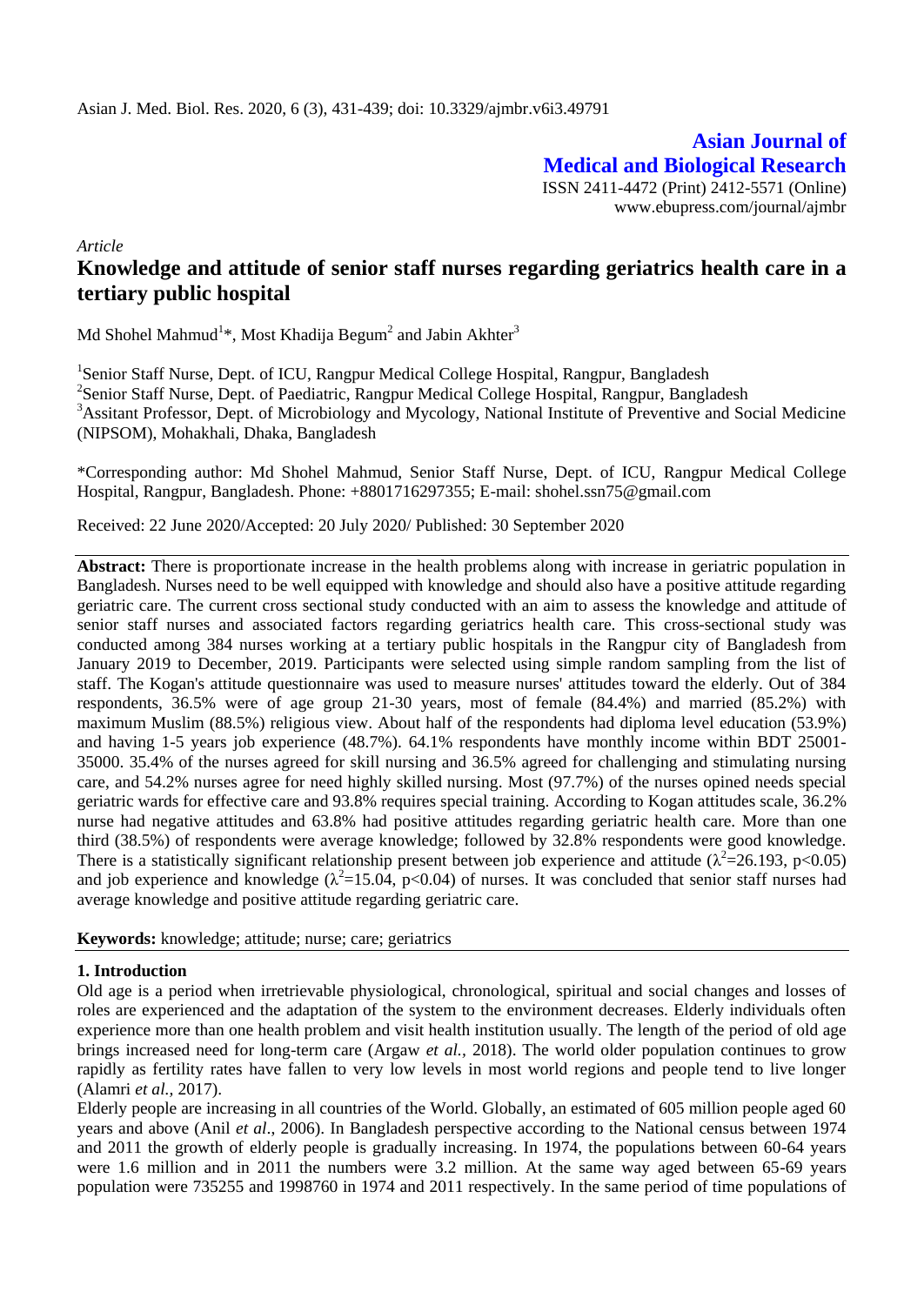**432**

elderly over 70 years were 1.6 million to 1.9 million. Report shows that percentage of elderly people aged between 60-64, 65-69, 70-75 and over 70 years were 37%, 21% 20% and 22% respectively (Barikdar *et al.,* 2016). Previously the society of Bangladesh took care of the elderly but now the situation is becoming changed due to change of social, psychological and economic standpoint. Moreover, research shows that children of older parents in Bangladesh live in cities for education, employment or living. Again, the older people feel comfortable to live in the rural settings. According to the study by Rahman (2000) 44.3% people live in poverty and in order to maintain their living expenses as well as family needs, the elderly people got involved in beggary. However, older women especially widows and those who are without sons are facing economic vulnerability and consequence of health problem (Kabir *et al*., 2005).

Elderly suffer from various types of health problems which may demand long term psychosocial treatment, nursing care and hospitalization. So, the current demographic and health utilization trends strongly indicate a rapidly increasing demand for nurses who are well qualified to care for older adults. There is a growing need for motivated nurses to provide care for older people (Doherty *et al.,* 2011). Various functions of nurses that can contribute to the optimum health and overall wellbeing of the older people include supportive, restorative, educative, life-enhancing and managerial (Kaur *et al.,* 2014).

Several studies investigating the nurse's knowledge and attitudes toward care of older people and their willingness to work with them have been conducted in various countries. The majority of these studies have concluded that most nurses have little knowledge and interest in working with older people (Celik *et al.,* 2010; Oyetunde *et al.,* 2013; Faronbi *et al.,* 2017). But, there is scarcity of data regarding the topic under study in Bangladesh and not enough data at Rangpur Medical College Hospital in Bangladesh. Therefore, this cross sectional study was performed on senior staff nurses of Bangladesh to identify knowledge and attitude regarding geriatrics health care and challenges of the nurse and to explore different type of vulnerabilities of geriatrics people in Bangladesh.

# **2. Materials and Methods**

## **2.1. Study design, place and period**

A cross sectional study was performed using semi structured questionnaire at Rangpur Medical College Hospital, Bangladesh, from  $1<sup>st</sup>$  January 2019 to  $31<sup>st</sup>$  December 2019.

# **2.2. Study population**

The study population included senior staff nurse (both male and female) who had work experience more than six month at Rangpur Medical College Hospital.

# **2.3. Sample size**

Purposive sample selection of respondent was carried out at Rangpur Medical College Hospital particular emphasis was placed on the adequacy and accuracy of the information to be collected during interviews. The reliability and validity of the information collected by semi-structured questionnaires, as well as the reliability of the entire process of data collection was tested outside the project area before the study was carried out. Sample size was calculated through following formula.

Here,

 $n =$  desired sample size

 $Z =$  standard normal deviate. (in 95% confidence interval usual value is 1.96)

 $d=0.05$ 

 $p =$  Probability of the study population.

 $n = Z^2pq/d^2$ 

 $p = 50\%$  (0.50), will be used as no relevant estimate was found.

 $q = Non-probability of the study population.$ 

 $q= 1-p = (1-0.5) = 0.5$ There

Therefore, n = 
$$
Z^2 pq/d^2
$$
  
=  $(1.96)^2 x 0.5 x 0.5/(0.05)^2$   
= 384

From the above formula the estimated sample size was 384 from Rangpur Medical College Hospital in Bangladesh.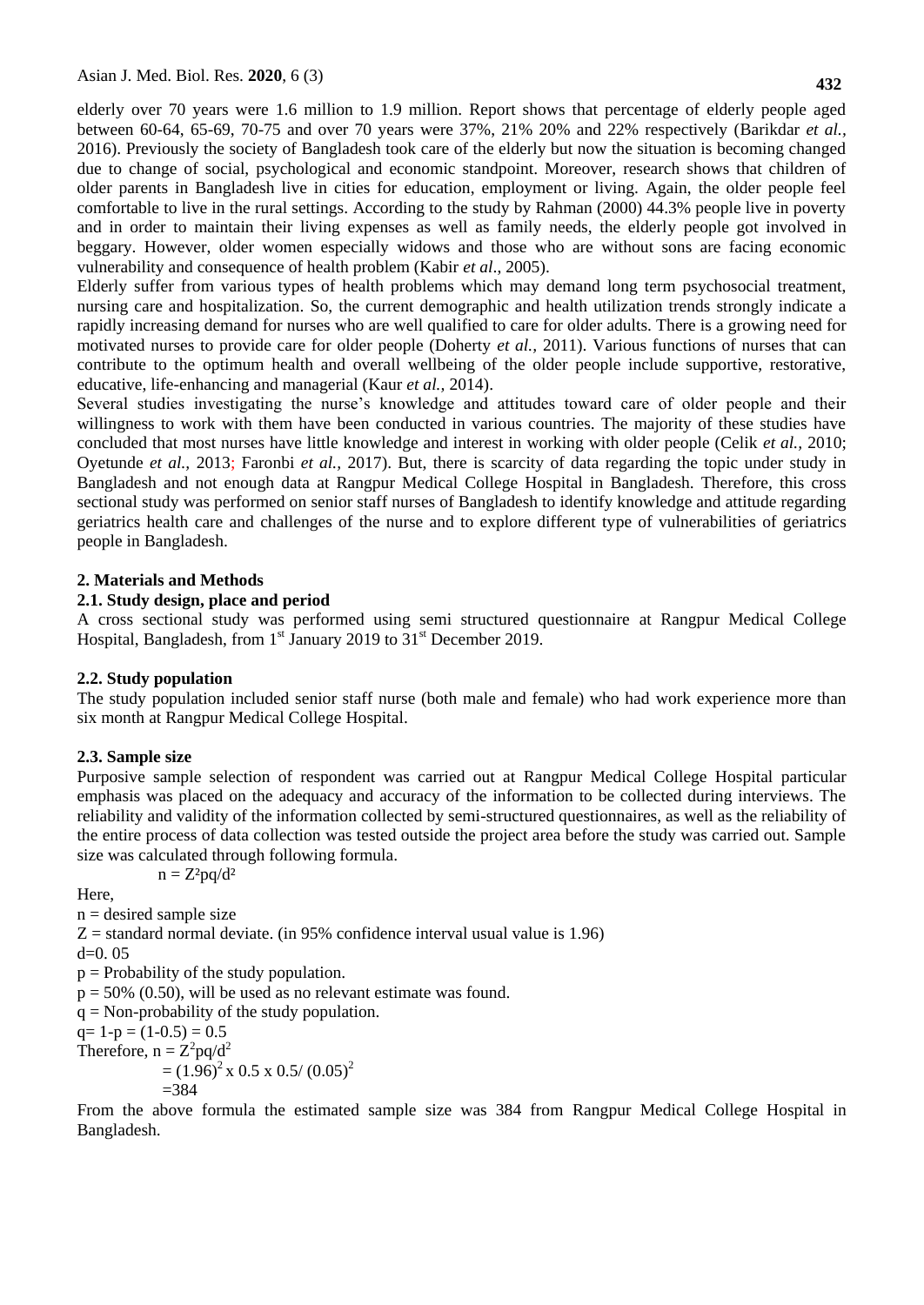## **2.4. Sampling method data collection technique**

Purposive sampling technique was used by face to face interview for data collection. Face to face interview was performed after taking consent from concerned authorized person.

## **2.5. Research instruments**

Knowledge based questionnaire were prepared use of Nurses Knowledge of Geriatric Patients Quiz (NKGPQ) and Attitude based questionnaire were prepared use of Kogan Attitudes scale by a semi-structured questionnaire.

## **2.6. Scoring of the question**

The nurse's knowledge was measured by Nurses Knowledge of Geriatric Patients Quiz (NKGPQ) which consists of 10 knowledge related questions. There were 5 response categories, among which strongly disagree, disagree and neutral option were recoded as No (0). Agree and strongly agree were recoded as Yes (1). These response categories were recoded into 3 categories. The minimum score was 1 and the maximum score was 10. The total score was ranked as  $1-5 =$  poor knowledge;  $6-7 =$  average knowledge; and  $8-10 =$  good knowledge. The respondent's attitude was measured by Kogan Attitudes scale. Kogan's attitude toward geriatric health care is a Likert-type scale and consists of 25 questions about geriatric health care. There are 5 response categories from strongly agree (5) to strongly disagree (1). The minimum score was 25 and the maximum score was 125. The total score was ranked as  $25-49 =$  poor attitude;  $50-99 =$  fair attitude; and  $100-125 =$  good attitude.

## **2.7. Data processing and statistical analysis**

After completion of data collection, to maintain consistency, the data were checked and edited manually and verified for any omission, error or irrelevance before tabulation. The statistical analysis was conducted using SPSS (Statistical Package for Social Science) version 24 statistical software.

## **2.8. Ethical implications**

Approval was obtained from the ethical committee of National Institute of Preventive and Social Medicine (NIPSOM), under the Bangabandhu Sheikh Mujib Medical University, Dhaka, Bangladesh. Ethical clearance for the study was also obtained from the Institutional Review Board (IRB) of NIPSOM.

## **3. Results**

## **3.1. Socio-demographic and economic characteristics**

Among the respondents highest number was found in the age group of 21-30 years (36.46%), followed by 31-40 years (34.64%) and lowest (7.03%) was in above 51 years. Participants mean  $(\pm SD)$  age was 36.30  $(\pm 8.589)$ . Among the respondents 324 (84.4%) were female and next 60 (15.6%) were male. Male and female ratio was 5:27. 85.2% of the respondents were married, 12.2 % were unmarried and widows were 2.6%. Most of the respondents were Muslim (88.5%). Only 10.4% of the respondents were Hindu. Educational qualifications were observed among the respondent. 207 (53.9%) the respondents had diploma level education followed by 141 (36%) had BSc degree, 9 (2.3%) had MSc of 27 (7.0%) had MPH degree (Figure 1).



**Figure 1. Distribution of different socio-demographic factors (n=384).**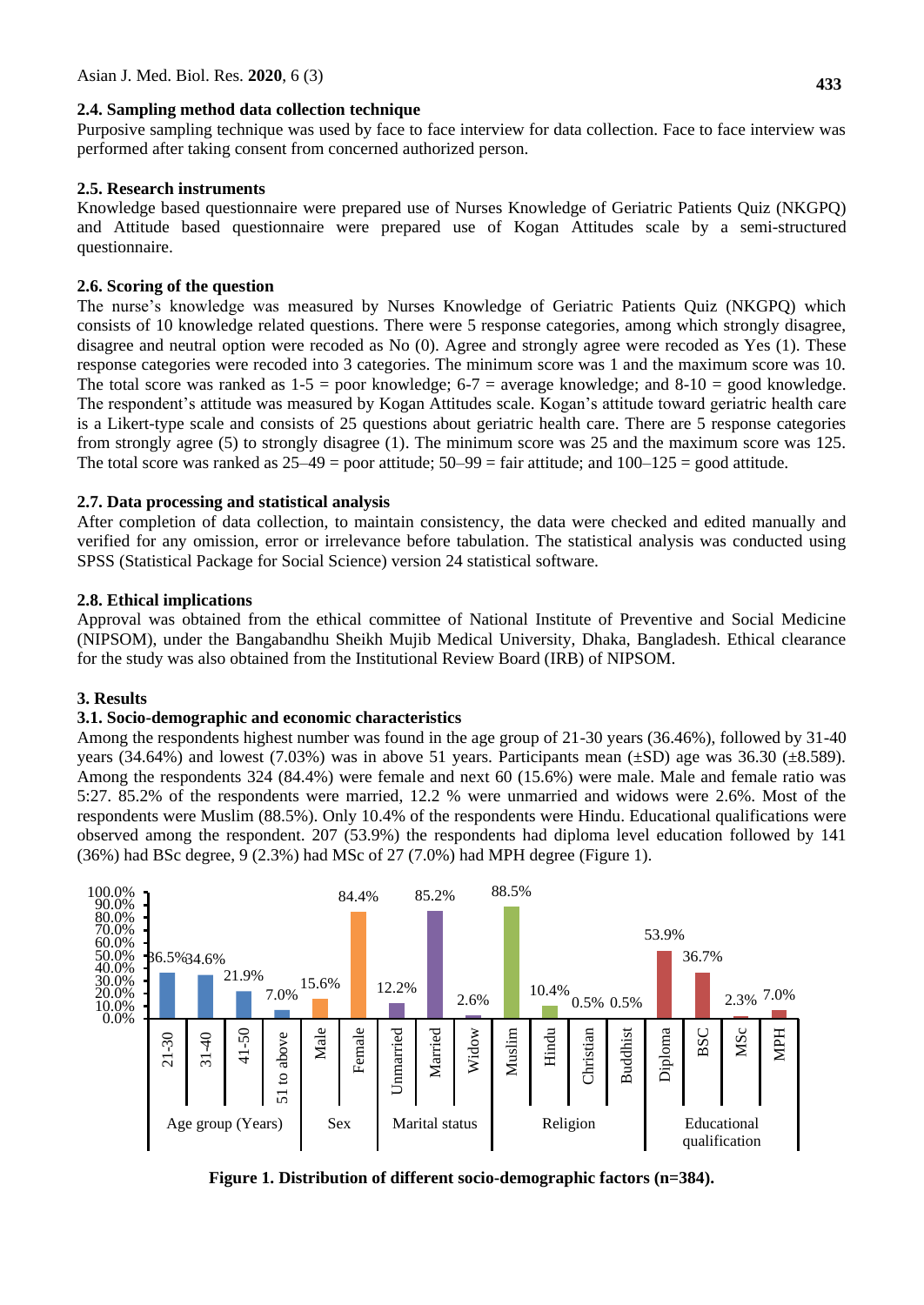Income status of the respondents was categorized in five different groups. The respondent's income 15000- 25000 BDT was 4.2 %, 25001- 35000 BDT was 64.0 % which was highest categories of total value. The respondent's income 35001-45000 Taka was 18.0 %, 45001-55000 BDT was 10.2 % and income 55001 to above was 3.6 % of the total number which was the lowest in frequency. The mean income was 34528.96 and Std. Deviation was 8395.626 (Figure 2).

A total of 187 (48.7%) of the respondents have works experience between 1-5 years, 84 (21.9%) of the respondents have works experience between 6-10 years, 16 (4.2%) of the respondents have works experience between 11-15 years, 42 (10.9%) of the respondents have works experience between 16-20 years, 30 (7.8%) of the respondents have works experience between 21-25 years and 25 (6.5%) of the respondents have works experience between 26 to above (Figure 2).



**Figure 2. Distribution of monthly income and job experience (n=384).**

# **3.2. Knowledge of senior staff nurses regarding geriatric health care according to NKGPQ scale**

According to respondents opined, 90.1% geriatric people are interesting for nurses, followed by 88.8% work with geriatric people, 88.0% challenging and stimulating work, 85.2% highly skilled job, 77.1% dissent work for nurses, 63.0% does not develop good career, 59.9% basic care, 47.4% have most probability to injury at home, 40.6% difficult to get a job and 3.1% dislike to work with geriatric people (Table 1).

|  | Table 1. Knowledge of senior staff nurses regarding geriatric health care according to NKGPQ scale. |  |
|--|-----------------------------------------------------------------------------------------------------|--|
|  |                                                                                                     |  |

| <b>Items</b>                                                               | Yes $(\% )$ | $\mathrm{No}$ ( $\%$ ) |
|----------------------------------------------------------------------------|-------------|------------------------|
| The geriatric people have most probability to injury at home               | 182 (47.4)  | 202(52.6)              |
| Nursing care of geriatric people is basic care does not require more skill | 230(59.9)   | 154(40.1)              |
| Job with geriatric people is a dissent work for nurses                     | 296 (77.1)  | 88 (22.9)              |
| Nursing care of geriatric people is challenging and stimulating work       | 338 (88.0)  | 46(12.0)               |
| Work with geriatric peoples have a respectfully                            | 341 (88.8)  | 43 (11.2)              |
| Work with geriatric people it is difficult to get a job elsewhere          | 156(40.6)   | 228 (59.4)             |
| Dislike to appeal working with geriatric people                            | 12(3.1)     | 372 (96.9)             |
| Nursing care of geriatric people is a highly skilled job                   | 327 (85.2)  | 57 (14.8)              |
| Working with geriatric does not develop good career                        | 242(63.0)   | 142(37.0)              |
| Nursing care of geriatric people are really interesting for nurses         | 346 (90.1)  | 38(9.9)                |

## **3.3. Scores for the nurse's knowledge of geriatric people**

This study showed about one third (38.5%) of respondents were average Knowledge, followed by 32.8% respondents were good Knowledge and rest (28.6%) of the respondents were Poor Knowledge to each question on the NKGPQ scale (Table 2).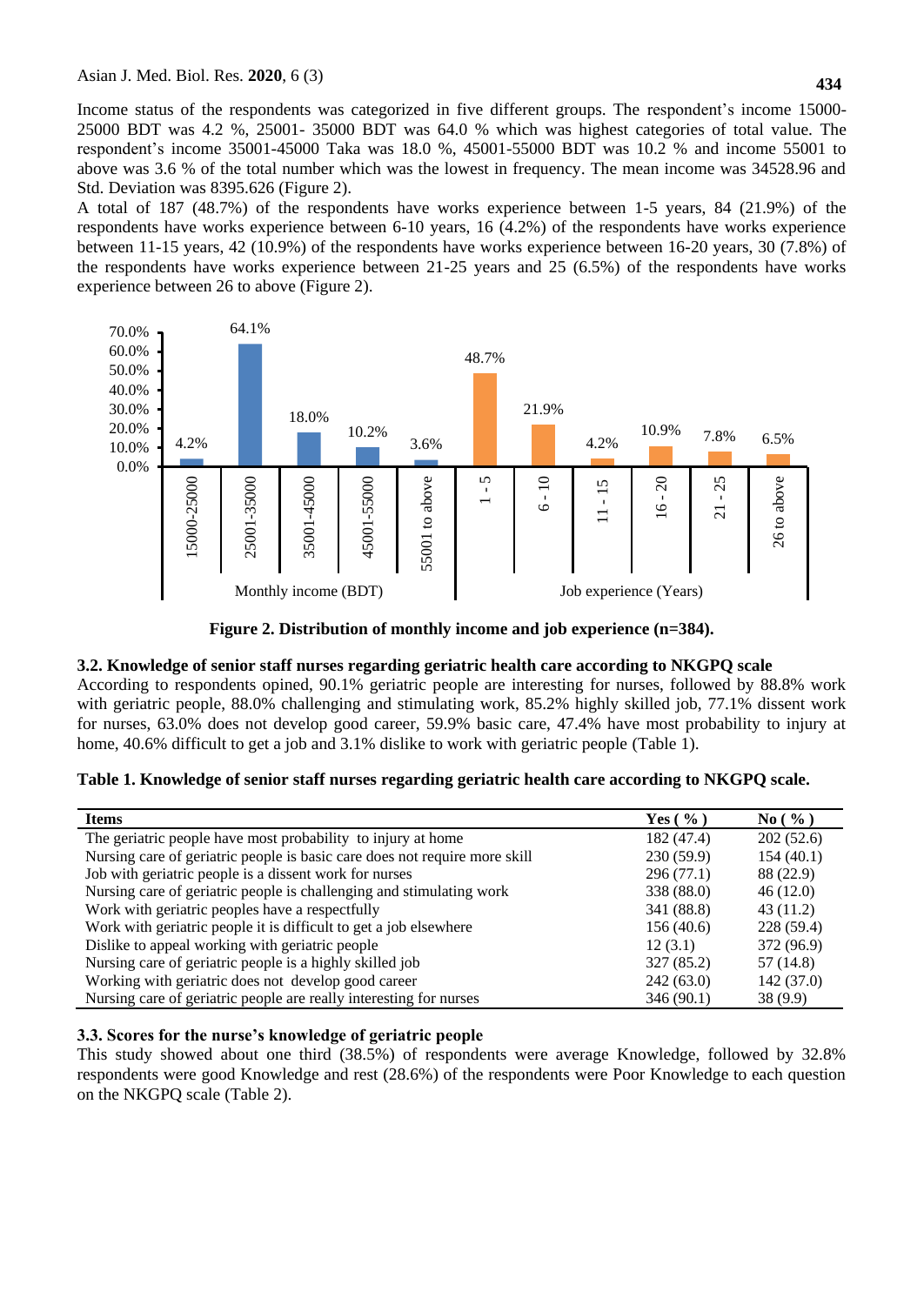| Table 2. Scores for the nurse's knowledge of geriatric people. |  |  |  |  |  |  |  |  |  |  |  |  |  |  |
|----------------------------------------------------------------|--|--|--|--|--|--|--|--|--|--|--|--|--|--|
|----------------------------------------------------------------|--|--|--|--|--|--|--|--|--|--|--|--|--|--|

| <b>Nurses knowledge</b> | Frequency $(\% )$ |  |
|-------------------------|-------------------|--|
| Poor knowledge (1-5)    | 110(28.6)         |  |
| Average knowledge (6-7) | 148 (38.5)        |  |
| Good knowledge (8-10)   | 126(32.8)         |  |
| Total                   | 384 (100)         |  |

#### **3.4. Distributions of nurse's attitudes**

There were 52.6% of the respondents agree for most geriatric people lived in housing with people their own age and 3.6% of the respondents strongly disagree for most geriatric people lived in housing with people their own age. 12 respondents (3.1%) disagree for geriatric people lived in housing with younger people and 49.2% of the respondents strongly agree for geriatric people lived in housing with younger people. Details result of nurse attitudes regarding care of geriatric people are shown in Table 3.

| Table 3. Distributions of nurses attitudes regarding care of geriatric people (n=384). |  |  |  |  |
|----------------------------------------------------------------------------------------|--|--|--|--|
|                                                                                        |  |  |  |  |

| Attitude on geriatric people                                                                                     | <b>Strongly</b>  | <b>Disagree</b> | <b>Neutral</b> | Agree         | <b>Strongly</b> |
|------------------------------------------------------------------------------------------------------------------|------------------|-----------------|----------------|---------------|-----------------|
|                                                                                                                  | disagree $(\% )$ | $($ %)          | $($ %)         | $(\%)$        | agree $(\% )$   |
| It would probably be better if most geriatric<br>people lived in residential units with people<br>their own age. | 14<br>(3.6)      | 40<br>(10.4)    | 26<br>(6.8)    | 202<br>(52.6) | 102<br>(26.6)   |
| It would be better if most geriatric people<br>lived in housing that also housed younger<br>people               | 13<br>(3.4)      | 12<br>(3.1)     | 26<br>(6.8)    | 144<br>(37.5) | 189<br>(49.2)   |
| There is something different about most                                                                          | 16               | 60              | 105            | 154           | 49              |
| people; it's hard to find out.                                                                                   | (4.2)            | (15.6)          | (27.3)         | (40.1)        | (12.8)          |
| Most geriatric people are really no different<br>from anybody else and easy to understand<br>as younger people.  | 15<br>(3.9)      | 48<br>(12.5)    | 129<br>(33.6)  | 136<br>(35.4) | 56<br>(14.6)    |
| Most geriatric people get set in their ways                                                                      | 34               | 72              | 32             | 184           | 62              |
| and are unable to change.                                                                                        | (8.9)            | (18.8)          | (8.3)          | (47.9)        | (16.1)          |
| People grown wiser with old age                                                                                  | 18               | 41              | 55             | 207           | 63              |
|                                                                                                                  | (4.7)            | (10.7)          | (14.3)         | (53.9)        | (16.4)          |

#### **3.5. Nurses attitude towards social facts**

A total of 185 (48.2%) respondents agree for geriatric people capable of new adjustments when the situation demands and 4.9% of the respondents strongly disagree for geriatric people capable of new adjustments when the situation demands. There were 59.6% of the respondents agree for geriatric people bore others by talking and 2.6% of the respondents strongly disagree for geriatric people bore others by talking. Details result of nurse attitudes towards social facts are shown in Table 4.

#### **Table 4. Nurses attitude towards social facts (n=384).**

| <b>Items</b>                                                                                                | <b>Strongly</b>  | <b>Disagree</b> | <b>Neutral</b> | Agree         | <b>Strongly</b> |
|-------------------------------------------------------------------------------------------------------------|------------------|-----------------|----------------|---------------|-----------------|
|                                                                                                             | disagree $(\% )$ | $\frac{9}{6}$   | $\frac{6}{6}$  | $(\%)$        | agree $(\% )$   |
| Most elderly people would prefer to quit work<br>as soon as pensions or their children can<br>support them. | 19<br>(4.9)      | 85<br>(22.1)    | 68<br>(17.7)   | 185<br>(48.2) | 27<br>(7.0)     |
| Most geriatric people bore others by talking                                                                | 10               | 15              | 26             | 229           | 104             |
| about the good old days.                                                                                    | (2.6)            | (3.9)           | (6.8)          | (59.6)        | (27.1)          |
| Most geriatric people's past experiences are                                                                | 8                | 25              | 27             | 165           | 159             |
| interesting.                                                                                                | (2.1)            | (6.5)           | (7.0)          | (43.0)        | (41.4)          |
| Most geriatric people respect others privacy                                                                | 5                | 11              | 157            | 157           | 54              |
| and give advice only when asked.                                                                            | (1.3)            | (2.9)           | (40.9)         | (40.9)        | (14.1)          |
| geriatric<br>Most<br>people<br>are<br>constantly<br>complaining about the young generation's<br>behavior.   | 24<br>(6.3)      | 37<br>(9.6)     | 35<br>(9.1)    | 223<br>(58.1) | 65<br>(16.9)    |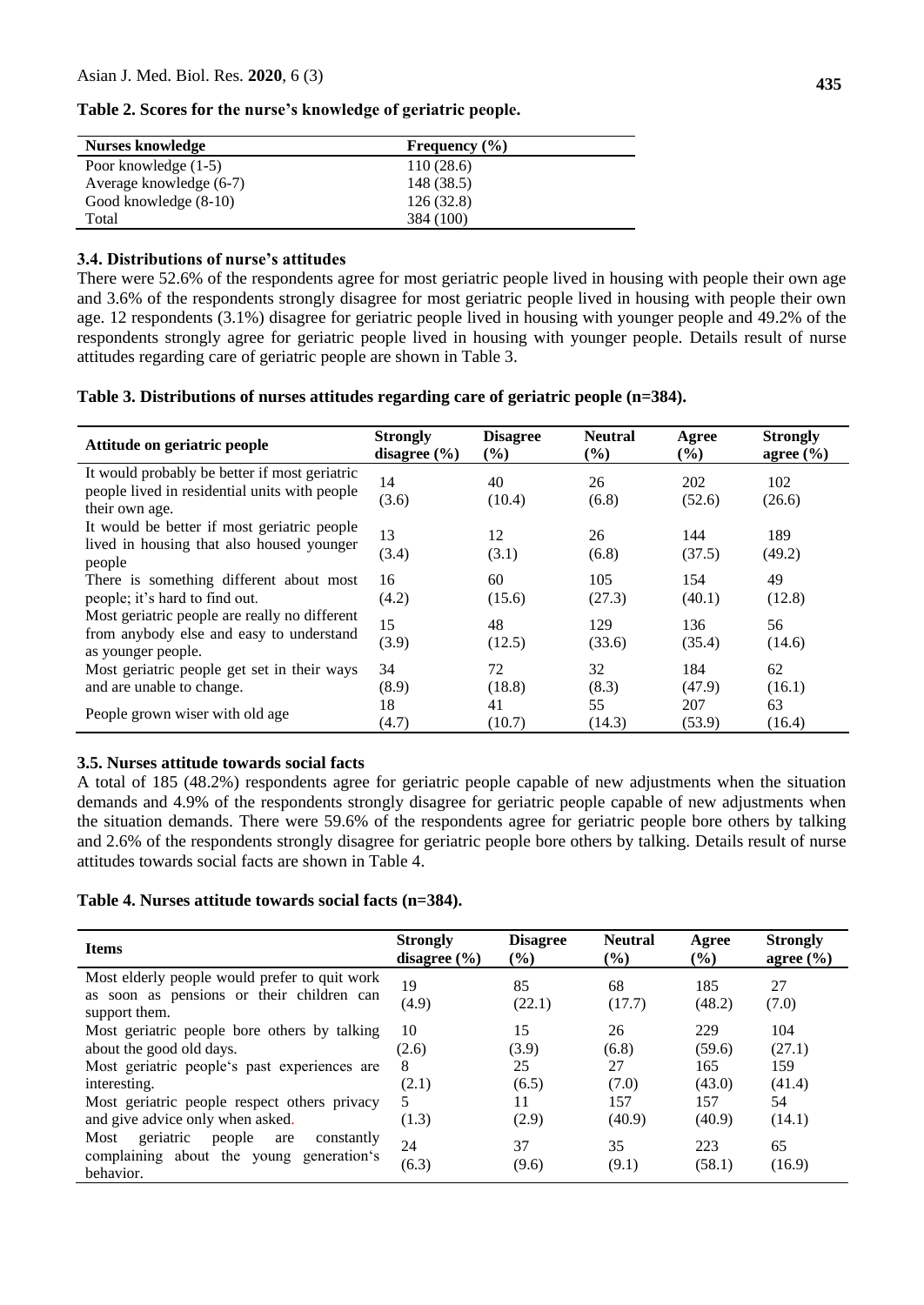#### **3.6. Nurses attitude towards skillness**

There were 47.9% of the respondents disagree for geriatric people maintain a nice neighborhood and 4.2% of the respondents strongly agree for geriatric people maintain a nice neighborhood. There were 32.8 % of the respondents agree for nice neighborhood one that a number of old people living and 9.6 % of the respondents strongly disagree for nice neighborhood one that a number of old people living. Details are shown in Table 5.

| Table 5. Nurses attitude towards skillness (n=384). |  |  |  |  |
|-----------------------------------------------------|--|--|--|--|
|-----------------------------------------------------|--|--|--|--|

| <b>Items</b>                                                                                            | <b>Strongly</b><br>disagree<br>$(\%)$ | <b>Disagree</b><br>$(\%)$ | <b>Neutral</b><br>$($ %) | Agree<br>$($ %) | <b>Strongly</b><br>agree $(\% )$ |
|---------------------------------------------------------------------------------------------------------|---------------------------------------|---------------------------|--------------------------|-----------------|----------------------------------|
| In order to maintain a nice neighborhood, it<br>would be best if geriatric people did not live<br>in it | 94<br>(24.5)                          | 184<br>(47.9)             | 51<br>(13.3)             | 39<br>(10.2)    | 16<br>(4.2)                      |
| A nice neighborhood is one that has a number                                                            | 37                                    | 60                        | 132                      | 126             | 29                               |
| of old people living in it.                                                                             | (9.6)                                 | (15.6)                    | (34.4)                   | (32.8)          | (7.6)                            |
| Most geriatric people are very different from                                                           | 16                                    | 61                        | 89                       | 165             | 53                               |
| one another.                                                                                            | (4.2)                                 | (15.9)                    | (23.2)                   | (43.0)          | (13.8)                           |
|                                                                                                         | 15                                    | 208                       | 29                       | 105             | 27                               |
| Most geriatric people are very easy to be with.                                                         | (3.9)                                 | (54.2)                    | (7.6)                    | (27.3)          | (7.0)                            |

## **3.7. Factors influencing the attitude of nurses in towards care of the geriatric people**

There were 93.8% geriatric people effective care requires special training and 6.3% geriatric people effective care requires no special training. There were 97.7% hospitals needs special geriatric wards for effective care of the geriatric people and 2.3% hospitals needs no special geriatric wards for effective care of the geriatric people. Details are shown in Table 6.

## **Table 6. Factors influencing the attitude of nurses in towards care of the geriatric people (n=384).**

| <b>Items</b>                                                                                  | <b>Yes</b><br>[No. (%)] | N <sub>0</sub><br>[No. (%)] |
|-----------------------------------------------------------------------------------------------|-------------------------|-----------------------------|
| Effective care of the elderly requires special training                                       | 360 (93.8)              | 24(6.3)                     |
| Hospitals should have special wards i.e geriatric wards for effective care of the<br>elderly. | 375 (97.7)              | 9(2.3)                      |
| Mental status of the geriatric patients affects their care and decision making                | 333 (86.7)              | 51(13.3)                    |
| Geriatric patients exhibit different behaviors which affect their care                        | 355 (92.4)              | 29(7.6)                     |
| It is difficult to persuade and convince reluctant patient about their care in the hospital.  | 364 (94.8)              | 20(5.2)                     |
| Some geriatric people are abandoned due to lack of family support.                            | 381 (99.2)              | 3(0.8)                      |

## **3.8. Statistical relationship of different factors**

According to Kogan's Geriatric People's Scale (KGPS) the attitude of 36.2 % respondents have negative attitudes and 63.8% of the respondents have positive attitudes. Chi square test was done to know the relationship among jobs experience, knowledge and attitude of the respondents. The association between the jobs experience and knowledge of the respondents was statistically significant among the respondents ( $\lambda^2$ =15.04, p<0.04). The relationship between the jobs experience and attitude of the respondents was statistically provisionally

significant among them  $(\lambda^2=26.193, p<0.05)$ . It means that weak evidence against the job experience. Pearson Correlation was performed to know the statistical relationship between knowledge and attitude, a significant correlation between knowledge and attitude regarding care of geriatric people (r=0.1) was found.

## **4. Discussion**

The present study was performed to assess the knowledge and attitude of senior staff nurses regarding geriatrics health care and the factors influencing the attitude of nurses in a tertiary public hospital. The theory of planned behavior (Fishbein and Ajzen, 1975) was used in this study as a conceptual framework because it offers a constructive and plausible way to identify intentions related to attitude, willingness and clinical experiences among nursing care toward working with geriatric people. Regarding the age of the respondent's majority 36.5% was in age group of 21 -30 years. Similar study was found Faronbi *et al.* (2017). However, places such as China and India will have slightly more than 20 years to make the same adaptation (Barikdar *et al*., 2016).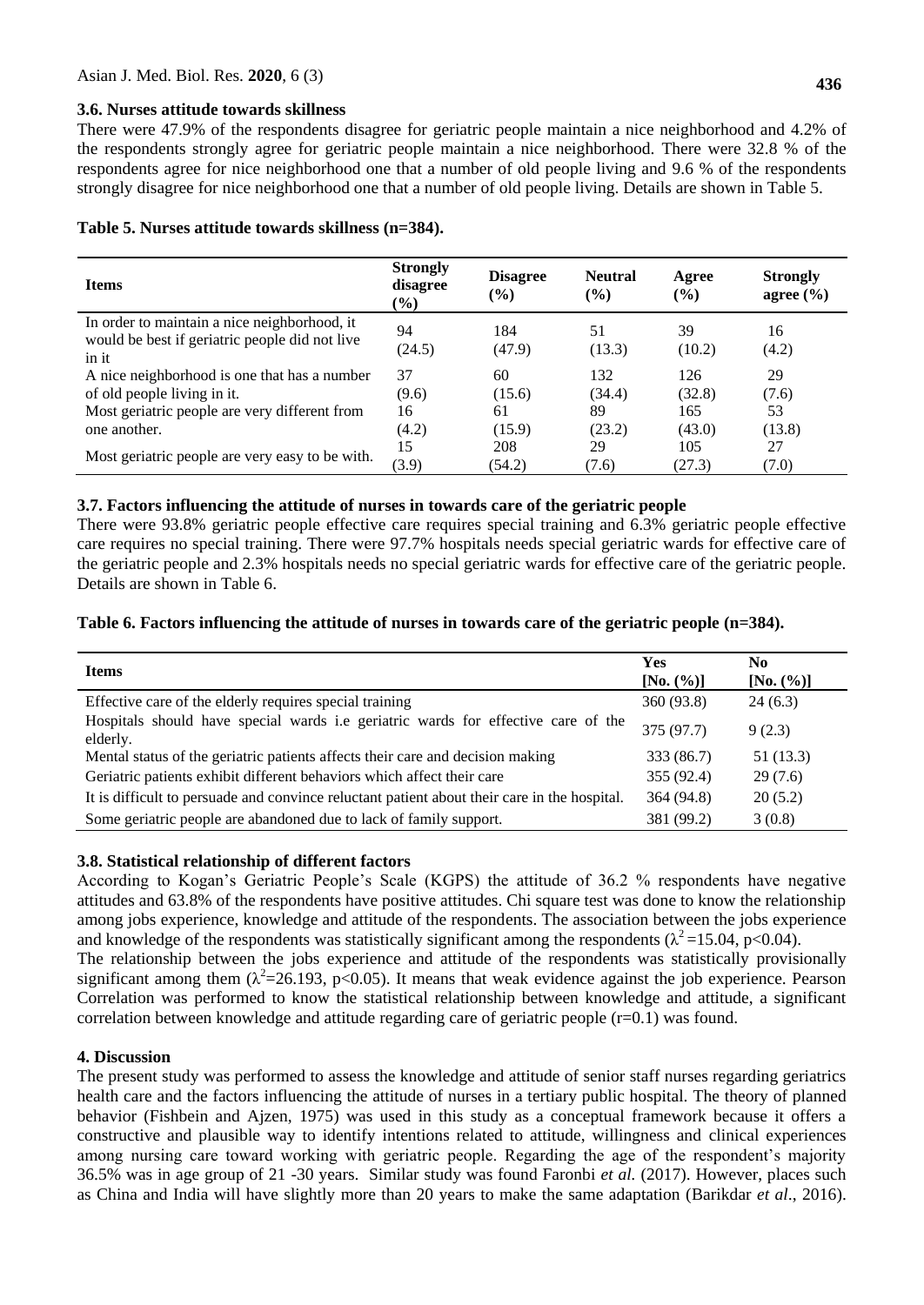The educational qualification of our study also stated with Oulton and Hickey (2009); Berland, 2014. Due to the religious majority of a country highest number of Muslim found in our study, it also supported by Nolan *et al.* (2002) and Baumbusch *et al.* (2016) who said about the religious majority in certain country.

Nolan *et al.* (2002) reported in the UK that large numbers of nurse had worked with geriatric people previously and many for several (often 10+) years. In contrast, in this study the results showed that 48.7% have works experience between 1-5 years, 21.9% of the respondents have works experience between 6-10 years and only 7.8% of the respondents have works experience between 21-25 years. In this light, it appears that clinical past experiences with older people can play a major role in acceptance or non-acceptance of working with older people as a career option among nursing students (Yun-E *et al.,* 2013).

There were 35.4% of the respondents agree for geriatric people care requires skill nurse and 9.4% of the respondents strongly agree for geriatric people care requires skill nurse. According to Faronbi *et al.* (2017), 70% believed that basic nursing skills are inadequate in elder care. The situation of the elderly is dismal where more than 50% of the elderly are widowed or single (Abedin, 1996) 0.63% are jobless and 14-15% engaged in agricultural works and daily labor. This compares badly with that of Tehran where 85% elderly are unofficially employed (Uddin *et al.,* 2010). Bangladesh introduced Program Implementation Plan for protecting old age health and ensures health care. This program aims to provide efficient and sustainable health service delivery and management system with skilled and special emphasis on the development of a sustained health system and improved and responsive efficient human resources (Barikdar *et al.,* 2016).

Moreover, research shows that children of older parents in Bangladesh live in cities for various purposes. Again, the older people fill comfortable to live in the rural settings and sometimes children are leaving their older parents to live in the city (Rahman, 1999). 44.3% people live in poverty and in order to maintain their living expenses as well as family needs; the elderly people get involved in beggary (Rahman, 2000). Similarly, Meredith (1995) points out that due to failures to establish good quality care for older people in institutional environments, many older people prefer to stay in their own homes. Exposing nurse to this type of situation early in their training was seen to negatively affect their perceptions of work with older people. Out study found 93.8% geriatric people effective care requires special training and 6.3% geriatric people effective care requires no special training. Moreover, the healthcare provided for the elderly people has been severely threatened by the negative stereotypic attitudes and misconceptions by nurses with 63% of elders expressing an unmet health need (King *et al.,* 2013).

The consistency and size of the positive relationships between attitude and work preferences toward older people among nursing students in this study gives some support for the usefulness of Fishbein and Ajzen's model relating attitudes and behavioral intentions. The current study's findings support Alamri *et al.* (2017), who reported that nurses were reluctant to work with older people at the end of their training because they encountered poor standards of care and a lack of motivation and expressed the feeling that gerontological nursing was stigmatized.

Similarly, Kwon *et al.* (2013) pointed out that community-based provision for the care of older people has expanded and offers new routes for the specialist training of nurses in community settings. This change will increase the demand for more skilful and experienced nurses in specialized fields such as community health nursing for older people. Similarly, Eloranta *et al.* (2014) suggest that to improve the nurses' kills and knowledge with regard to the care of older people, schools of nursing must emphasize community gerontology nursing.

Our study revealed that 36.2% of the respondents have negative attitudes and 63.8% of the respondents have positive attitudes. Similarly, in this study, the quantitative data alone were not sufficient to explore and understand the meaning of positive attitudes among nursing student toward older people. Murray (2002) has this to say about societal attitudes towards the aged.

The findings of this study support those of Oyetunde *et al.* (2013) and Arani *et al.* (2017), who stated that knowledge about older adults, did not increase significantly during the integrated curriculum, as clearly shown in this study. In fact, this lack of knowledge about ageing among nursing students is not only a problem in Saudi Arabia but also worldwide (Zakari, 2005).

The association between the jobs experience and attitude of the respondents was statistically provisionally significant among them  $(\lambda^2=26.193, p>0.05)$ . It means that weak evidence against the job experience. According to Faronbi *et al.* (2017) majority (66.1%) of the respondents have positive perception of the older adults; 71.7% respondents have positive attitude towards the older adults and 60% of the respondents have good knowledge about the care of the older adults. Level of significance was set at  $p <$  to 0.05, two variables tested were not significant. The association between the jobs experience and knowledge of the respondents was statistically significant among them  $(\lambda^2=15.04, p<0.04)$ . It means that strong evidence against the null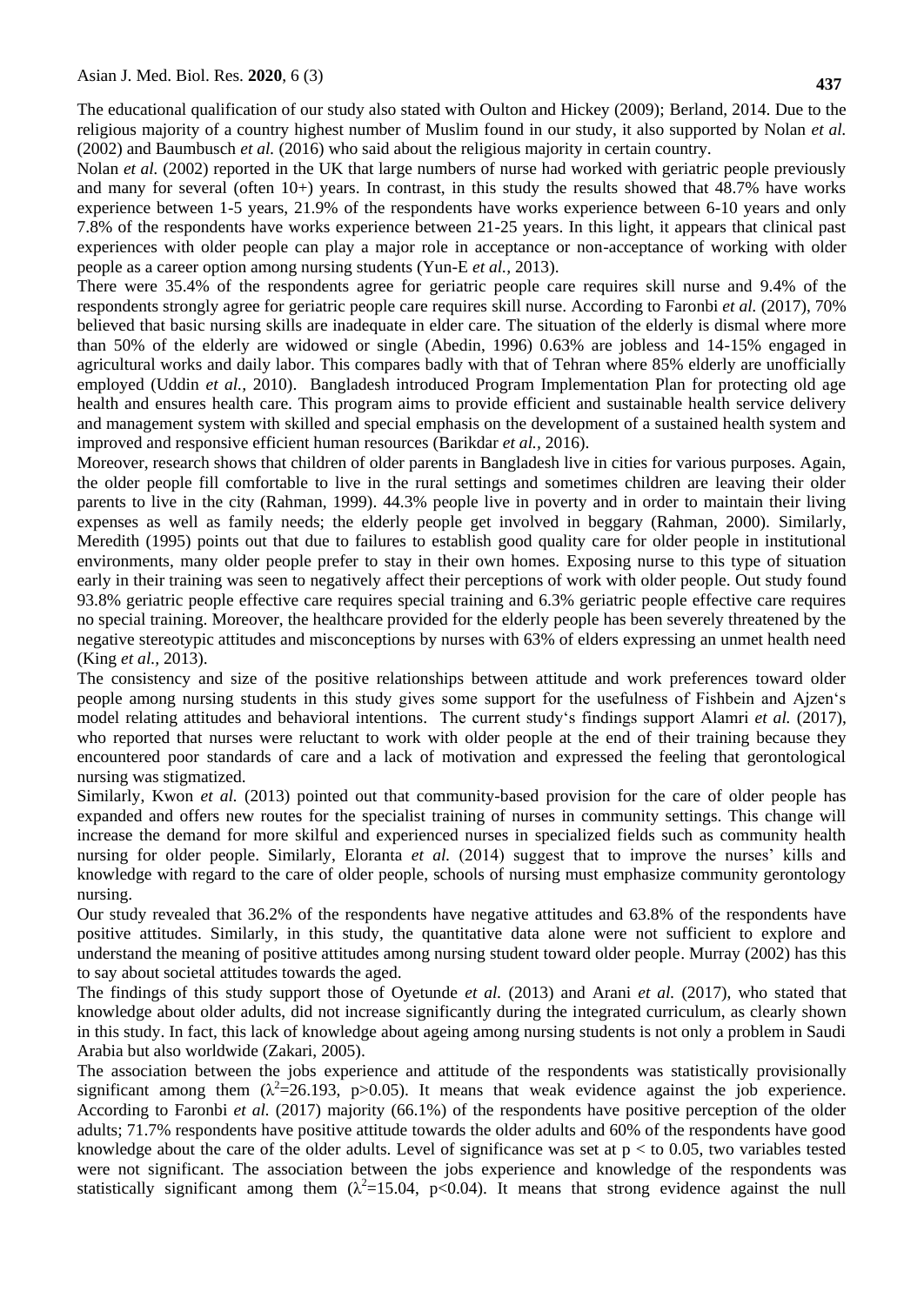hypothesis in favor of the alternative. According to Artishedar *et al.* (2015) a positive relationship was found between knowledge about aging and life satisfaction.

#### **5. Conclusions**

This study reveal that majority of nurses had average knowledge regarding care of elder patient, Job experience in nursing profession and attitude, and knowledge had significant association toward care of elder patient, similarly significant number of nurses had negative attitude towards care of elder patient. Therefore, conduct special trainings for nurses to enhance their knowledge and attitude on the care of elder patient. In addition to this develop and implement geriatric care training formal curriculum, higher level of administrators including ministry of health should develop and implement standard guideline in order to improve the nursing care of elder patients.

#### **Conflict of interest**

None to declare.

#### **References**

- Abedin S, 1996. Population aging in Bangladesh. Issues and Perspectives, Summary of the Country Paper, ESCP, Asian Popultion Studies Series, 1996, No. 145.
- Alamri BH and DX Lily, 2017. Health professionals' knowledge and attitudes toward older people in primary care in Saudi Arabia." Saudi Med. J., 38: 229–236.
- Anil JP, B Joy, K Malini, V Kavita and P Perushottam, 2006. Morbidity pattern among the elderly population in the rural area of Tamil Nadu, India. Turk. J. Med. Sci., 36: 45-50.
- Arani MM, S Aazami, M Azami and M Borji, 2017. Assessing attitudes toward elderly among nurses working in the city of Ilam, Int. J. Nurs. Sci., 4: 311-313.
- Argaw Z, S Tamiru, Y Ayalew and T Habte, 2018. Knowledge and attitude towards care of elder patients and associated factors among nurses working in government hospitals in Addis Ababa, Ethiopia. Int. J. Eng. Res., 9: 1979-1992.
- Artishedar A, JM Agha and Z Ghahremani, 2015. Attitudes toward Elderly among Nurses working in Medical-Surgical Wards in Zanjan hospitals, 2012. Preventive Care in Nursing and Midwifery Journal, 15: 81-90,
- Barikdar A, T Ahmed and SP Lasker, 2016. The situation of the elderly in Bangladesh. Bangladesh Journal of Bioethics, 7: 27-36.
- Baumbusch J, M Leblanc, M Shaw and M Kjorven, 2016. Factors influencing nurses' readiness to care for hospitalized older people. "Int. J. Older People Nurs., 11: 149-59.
- Berland A, 2014. Advancing Nurse Education in Bangladesh. [https://www.researchgate.net/publication/313715175.](https://www.researchgate.net/publication/313715175)
- Celik SS, S Kapucu, Z Tuna and Y Akkus, 2010. Views and attitudes of nursing students towards ageing and older patients. Aust. J. Adv. Nurs., 27: 24.
- Doherty M, EA Mitchell and S O'Neill, 2011. Attitudes of healthcare workers towards older people in a rural population: A survey using the Kogan Scale. Nursing Research and Practice, 14: 1-7.
- Eloranta S, S Arve, H Isoaho, I Aro, L Kalam‐Salminen and P Routasalod, 2014. Finnish nurses' perceptions of care of older patients. Int. J. Nurs. Pract., 20: 204-211.
- Eymard AS and DH Douglas, 2012. Ageism among health care providers and interventions to improve their attitudes toward older adults. J. Gerontol. Nurs., 38: 26-35.
- Faronbi JO, O Adebowalea, GO Faronbia, OO Musaa and SJ Ayamolowoa, 2017. Perception knowledge and attitude of nursing students towards the care of older patients. Int. J. Africa Nurs. Sci., 7: 37–42.
- Fishbein M and I Ajzen, 1975. Belief, attitude, intention, and behaviour: an introduction to theory and research. Reading, MA, Addison-Wesley Publishing Company.
- Kabir M, M Haque and H Chaklader, 2005. Mainstreaming ageing in health: Will it be possible. Paper presented in the International conference on mainstreaming ageing in health system and rural development, Dhaka, November, 2005.
- Kaur S, A Kumar, B Kaur, B Rani, S Ghai and M Singla, 2014. Knowledge and Attitude Regarding Care of Elderly Among Nursing Students: An Indian Perspective. J. Nurs. Care 3: 161.
- King BJ, TJ Roberts and BJ Bowers, 2013. Nursing student attitudes toward and preferences for working with older adults. Gerontol. Geriatr. Educ., 34 (3), 272–291.
- Kwon Y, HY Lee and SS Hwang, 2013. A study on the knowledge, attitude and nursing practice of the nursestowards the elderly in geriatric hospitals. J. Korea Acad. Industr. Coop. Soc., 14: 5785-91.